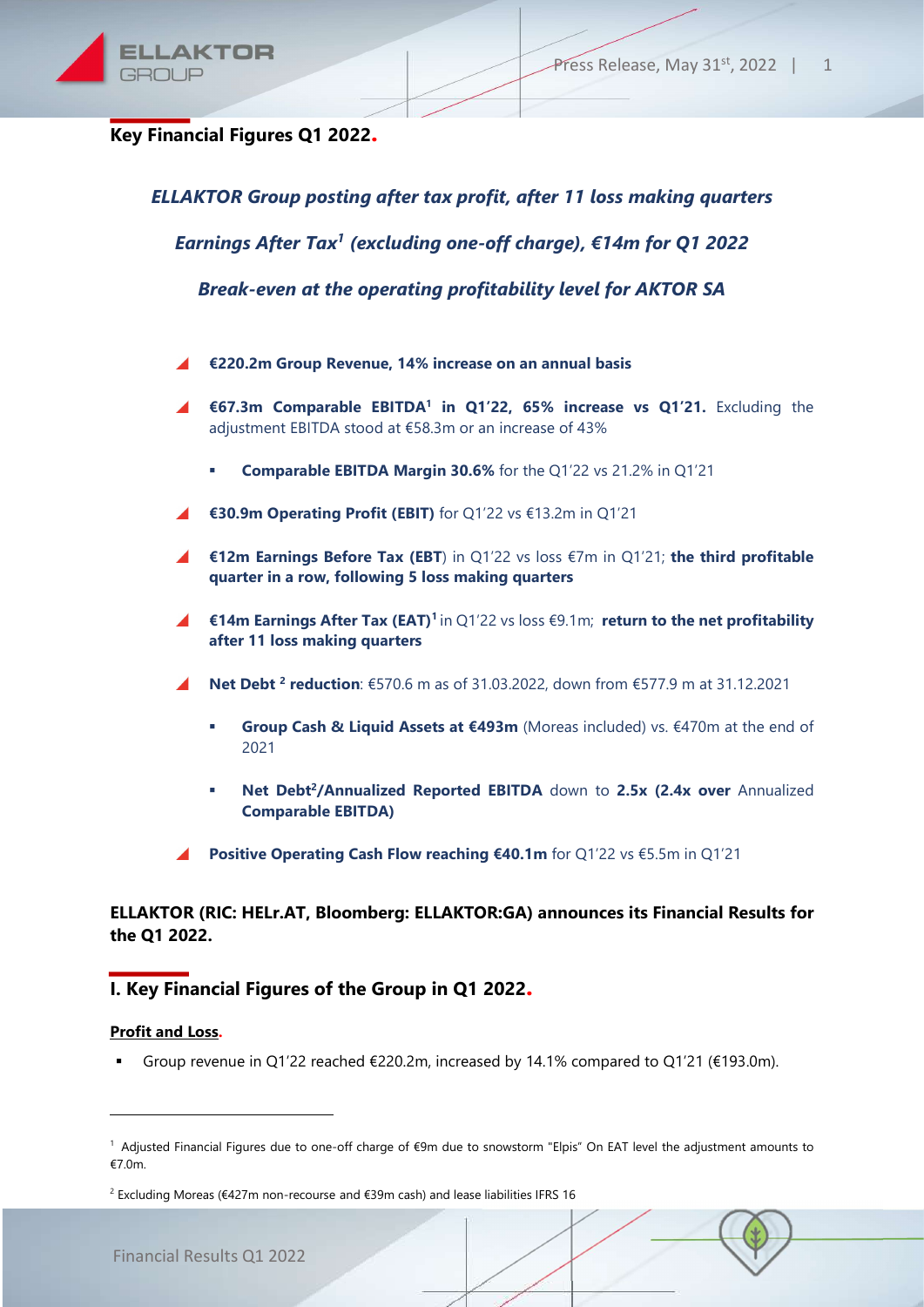

- Gross Profit in Q1'22 amounted to  $\epsilon$ 74.9m, increased by 49.7% compared to Q1'21 ( $\epsilon$ 50.1m).
- Selling & Administrative expenses (excluding depreciation) stood at €12.0m in Q1'22 compared to €13.3m in Q1'22, a decrease of 9.3%.
- Strengthening Operating Profitability for Q1'22, with comparable EBITDA at €67.3m (reported EBITDA €58.3m) vs €40.9m in Q1'21, an increase of 64.5%.
- Comparable EBITDA margin at 30.6% in Q1'22 (reported EBITDA margin 26.5%) vs 21.2% the corresponding period of last year.
- EBIT in Q1'22 reached €30.9m compared to €13.2m in Q1'21 the corresponding period of last year.
- Earnings Before Tax<sup>1</sup> Q1'22 stood at €12m vs losses of €7.0m in Q1'21.
- Comparable Earnings After Tax<sup>1</sup> Q1'22 stood at €14m (reported EAT €7.0m) vs losses of €9.1m in Q1'21 marking a net profitability after eleven loss-making quarters.

The Consolidated Profit & Loss are presented in the below table:

| €m                                         | Q1'21 | Q1'22 | <b>YoY</b> (%) |
|--------------------------------------------|-------|-------|----------------|
| <b>Revenue</b>                             | 193.0 | 220.2 | 14%            |
| <b>Gross profit</b>                        | 50.1  | 74.9  | 50%            |
| <b>EBITDA</b>                              | 40.9  | 58.3  | 43%            |
| EBITDA Margin (%)                          | 21.2% | 26.5% |                |
| <b>Comparable EBITDA</b>                   | 40.9  | 67.3  | 65%            |
| Comparable EBITDA Margin (%)               | 21.2% | 30.6% |                |
| <b>Operating Results (EBIT)</b>            | 13.2  | 30.9  | >100%          |
| Profit / (Loss) before tax                 | (7.0) | 12.0  | $>100\%$       |
| Profit / (Loss) after tax                  | (9.1) | 7.0   | $>100\%$       |
| <b>Comparable Profit /(Loss) after tax</b> | (9.1) | 14.0  | $>100\%$       |

Group's EBITDA<sup>1</sup> advancement stemmed from improvements in the performance of the sectors below. More specifically:

- $\checkmark$  Construction, which eliminated its losses at the EBITDA level (EBITDA - $\epsilon$ 9.8m in the corresponding period of 2021),
- $\checkmark$  Concessions by +€13.1m (comparable EBITDA of €33.0m) an increase of 64.9%, however the contribution of the reported EBITDA (€24.3m.) was +€4.1m. (due to one off charge of €9m. due to snowstorm "Elpis")
- Environment by + $\epsilon$ 3.3m, an increase of 78.0% (EBITDA  $\epsilon$ 7.6m) and the
- Real Estate Development by +€0.8m an increase of 93.0% (EBITDA of €1.7m),
- $\checkmark$  while RES EBITDA was slightly down compared to the corresponding period of 2021, standing at €26.9m compared to €27.6m, a decrease of 2.5%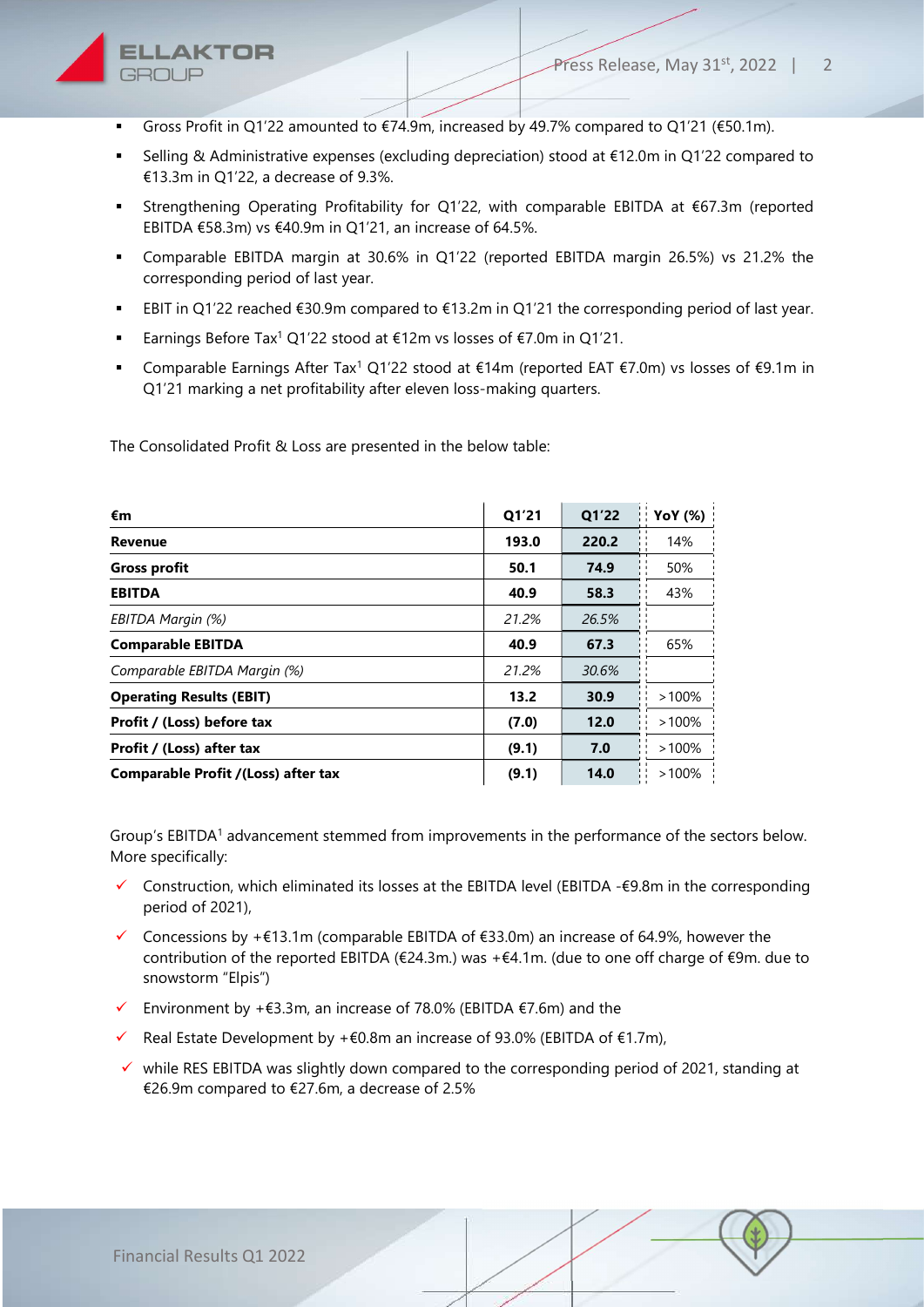

The performance of the business segments is presented in the below table:

| Φ<br>Б<br>$\mathbf{v}$<br>Rev | €m                     | Q1'21 | Q1'22 | Δ                         |  |
|-------------------------------|------------------------|-------|-------|---------------------------|--|
|                               | Construction           | 96.5  | 101.3 | 5%                        |  |
|                               | Concessions            | 40.3  | 56.5  | 40%<br>(2%)<br>27%<br>63% |  |
|                               | <b>RES</b>             | 32.5  | 31.9  |                           |  |
|                               | Environment            | 24.3  | 30.9  |                           |  |
|                               | <b>Real Estate</b>     | 1.3   | 2.1   |                           |  |
|                               | Other                  | 0.1   | 0.1   | 49%                       |  |
|                               | Eliminations           | (1.9) | (2.6) | (35%)                     |  |
|                               | <b>Total Net Sales</b> | 193.0 | 220.2 | 14%                       |  |

|                   |                                |       |       |                                      | Margin %                            |       |  |  |
|-------------------|--------------------------------|-------|-------|--------------------------------------|-------------------------------------|-------|--|--|
|                   | €m                             | Q1'21 | Q1'22 | Δ<br>$1 - 1$                         | $\mathbf{L}$<br>Q1'21               | Q1'22 |  |  |
| ⋖<br>≏<br>┕<br>EB | Construction                   | (9.8) | 0.0   | n.m.                                 | $\mathbf{I}$<br>(10%)               | $0\%$ |  |  |
|                   | Concessions                    | 20.2  | 24.3  | 21%                                  | 50%                                 | 43%   |  |  |
|                   | <b>Comparable Concessions</b>  | 20.2  | 33.3  | Ħ<br>65%                             | $\mathbf{1}$<br>50%<br>$\mathbf{I}$ | 59%   |  |  |
|                   | <b>RES</b>                     | 27.6  | 26.9  | (3%)<br>$\mathbf{I}$<br>$\mathbf{1}$ | . .<br>85%                          | 84%   |  |  |
|                   | Environment                    | 4.3   | 7.6   | 78%<br>$\mathbf{1}$ . $\mathbf{1}$   | 18%<br>$\mathbf{I}$                 | 25%   |  |  |
|                   | <b>Real Estate</b>             | 0.9   | 1.7   | 93%<br>$1 - 1$                       | 70%                                 | 83%   |  |  |
|                   | Other                          | (2.3) | (2.3) | 1%                                   |                                     |       |  |  |
|                   | <b>Total EBITDA</b>            | 40.9  | 58.3  | 43%                                  | 21%                                 | 26%   |  |  |
|                   | <b>Comparable EBITDA Total</b> | 40.9  | 67.3  | 65%                                  | 21%                                 | 31%   |  |  |

The Group's cash & cash equivalent amounted to €493m (Moreas included) as at 31.03.2022 compared to €470m as at 31.12.2021, as a result of the achievement of positive operating cash flow of €40.1m.

Net debt (excluding Moreas non-recourse debt of €427m and €39m Cash) amounted to €570.6m as at 31.03.2022 compared to €577.9.1m as at 31.12.2021.

Commenting on the Financial results of the Q1'22, the CEO of ELLAKTOR Group, Efthymios Bouloutas, mentioned:

«The Q1 2022 financial results validate the Group's positive performance momentum, as this was also reflected in the annual results of 2021, and restores ELLAKTOR's net profitability for the first time since 2019 (or after 11 loss-making quarters), reaffirming the strategic goals of the management. With Profit After Tax<sup>(1)</sup> of  $\in$ 14m, comparable EBITDA<sup>(1)</sup> of  $\in$ 67.3m. and the EBITDA margin at the highest point of the last 4 years, now reaching 31%, the Group leaves behind a lengthy period of negative results and gets in the trajectory of achieving 2022 targets .

Financial Results Q1 2022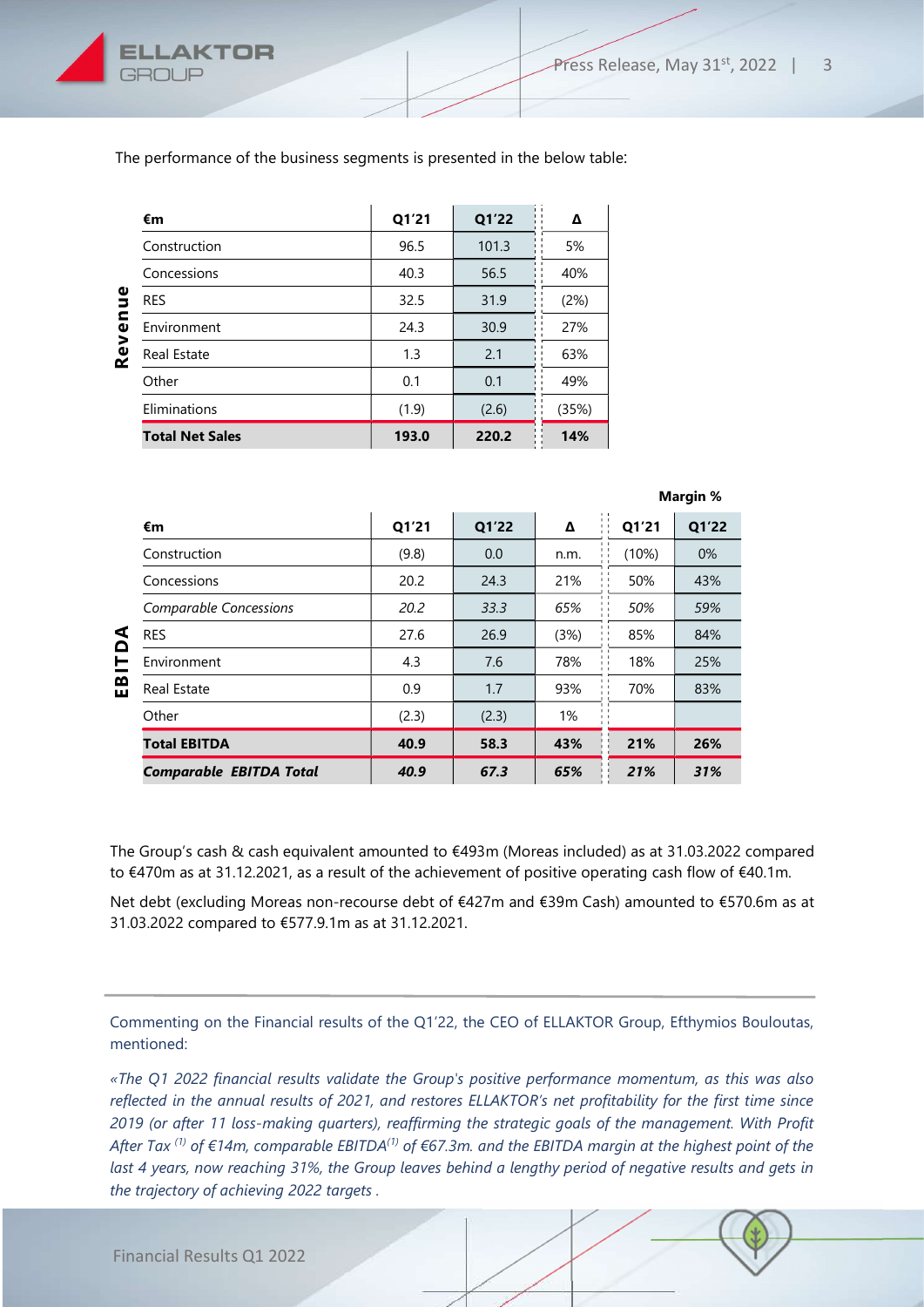It is worth mentioning that our operations in construction, with backlog currently standing at €2.6bn, achieved a marginally positive operating profit, following many years of accumulated losses.

Following the participation of MOTOR OIL (HELLAS) CORINTH REFINERIES (MOH) as a new shareholder, with a 29.9% stake, in the share capital of ELLAKTOR, the Group received an Offer by MOTOR OIL (HELLAS), in which they expressed their interest for the acquisition of a 75% equity stake in a newly formed entity comprising Ellaktor's Renewable Energy Sources assets ("RES"). Following the above, Ellaktor is in the process of assessing and evaluating MOTOR OIL (HELLAS) proposal and has appointed a financial advisor to provide 'fairness opinion'

Despite the challenges arising from the military conflicts in Ukraine and the inflationary pressures, ELLAKTOR Group, having concluded its vital course of restructuring, and with new shareholding structure, re-enters into the competitive environment and is ready to perform a leading role in the construction sector, aiming at the creation of stable and long-term value for the shareholders, the employees and the Greek society".

### Balance Sheet.

#### €493 in Cash and other liquid assets

Group's total Assets at €2.9bn as of 31.03.2022.

Cash and other liquid assets at €493m as of 31.03.2022, compared to €470m as of 31.12.2021.

Total borrowings, excluding Moreas (€427m non-recourse debt), amounted to €1,025m as of 31.03.2022 vs €1,035m as of 31.12.2021.

Net debt, excluding Moreas (€427m non-recourse debt and €39m cash), at €570.6m as of 31.03.2022 vs €577.9m as of 31.12.2021.

## ■ Positive Operating Cash Flow of €40.1m

Positive Operating Cash Flow amounting to €40.1m for the Q1'22 vs inflows of €5.5m in Q1'21. Cash Flow from investing activities amounting to inflows of €25.9m vs outflows of €97.3m in Q1'21 , while the cash outflows from financing activities amounted to  $\epsilon$ 34.3m vs outflows of  $\epsilon$ 18.7m in Q1'21.

## ■  $€306m$  in Equity attributable to shareholders

Group Total Equity amounted at €392.8m at the end of March 2022 vs €363.3m on December 31st, 2021, an increase of €29.5m, while Equity attributable to shareholders was €306.3m at 31.03.2022 vs €285.9m at 31.12.2021, an increase of €20.4m.

# ΙI. Performance per segment in Q1'22.

#### Concessions.

## €56.5m Revenue, increased by 40% compared to Q1'21

Revenue in Concessions stood at €56.5m in Q1'22, increased by 40.2%, compared to revenues of €40.3m in Q1'21. The increase in revenue in Q1 2022 is attributed to the gradual recovery of traffic (ATTIKI ODOS +45% compared to the corresponding period in 2021) while compared to the first quarter of 2019 (pre-Covid period) it showed a small decrease of 6%, mainly due to bad weather conditions.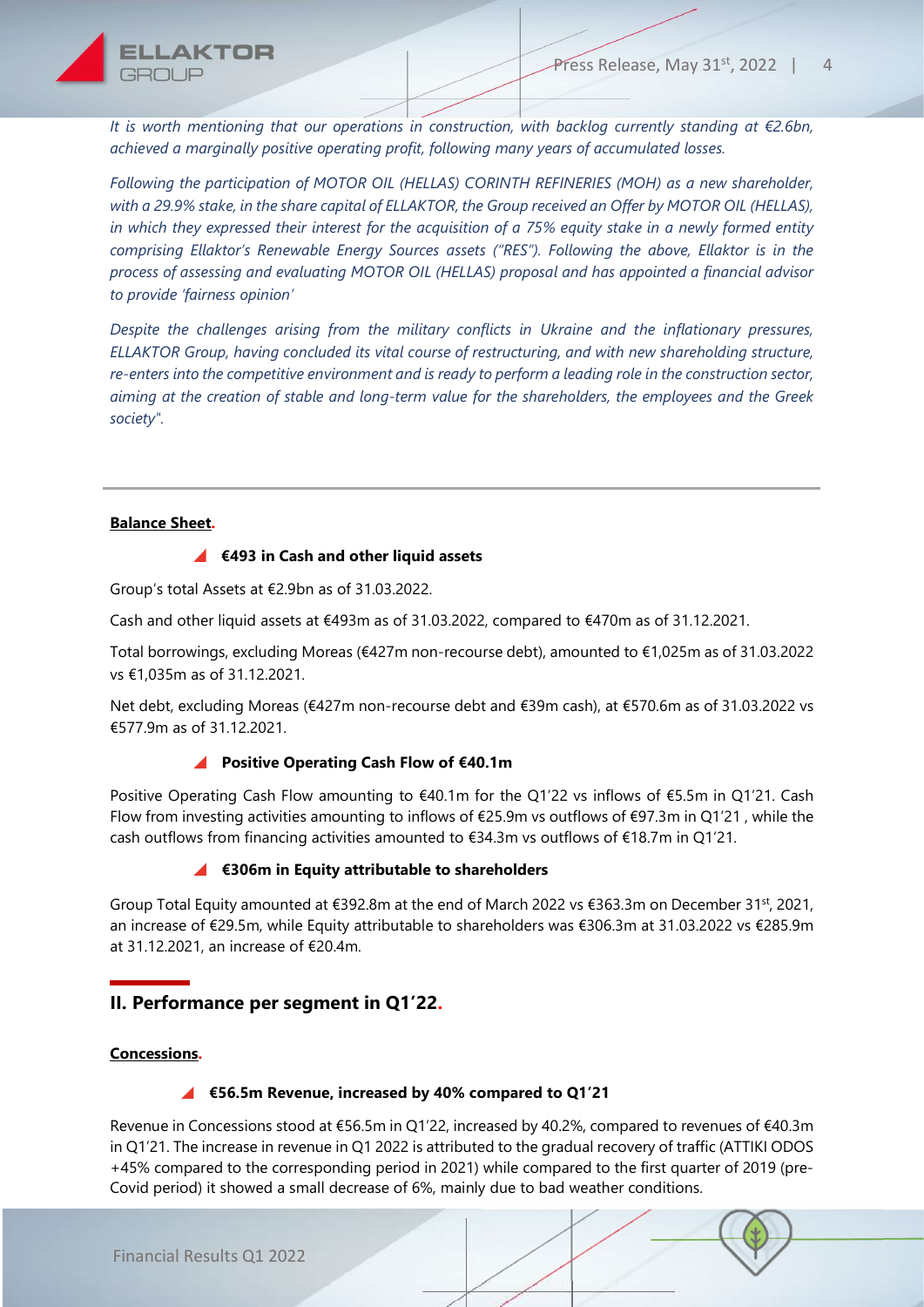

## €33.3m Comparable EBITDA<sup>1</sup>, increased by 65% compared to Q1'21

Comparable EBITDA<sup>1</sup> in Concessions stood at  $\epsilon$ 33.3m (reported EBITDA  $\epsilon$ 24.3m) in Q1'21, compared to €20.2m in Q1'21, an increase of 64.9%

#### €5.8m Comparable Profit After Tax<sup>1</sup> for the Q1'22

Comparable Profit After Tax stood at €5.8m (reported -€1.2m) in Q1'22, compared to loss €6.1m in Q1'21 (increase >100%).

### Construction.

### Construction's organizational, operational and financial restructuring is advancing. Revenue increased by 5% compared to Q1'21

Revenue in Construction stood at €101.3m in Q1'22, increased by 4.7% compared to €96.5m in Q1'21, while the Group focused geographically on Greece and Romania.

#### $\blacktriangle$  Balancing the operating profitability

Construction eliminated its losses on EBITDA level (EBITDA -€9.8m in the corresponding period of 2021).

Losses before tax stood at €2.8m in Q1'22 vs to losses of €15.4m in Q1'21. Losses after tax stood at €2.8m in Q1'22 vs to losses of €16.2m in Q1'21.

#### ■ Backlog €2.6 billion

AKTOR and its subsidiaries' backlog amounted to €2.6bn. This backlog includes new projects of €44m newly signed contracts post 31.03.2022 and more than €701m of contracts that are expected to be signed.

#### Renewable Energy Sources (RES).

#### ■ Revenue decreased by 2% compared to Q1'21

Revenue in RES stood at €31.9m in Q1'22 compared to €32.5m in Q1'21, decreased by 1.8%, with installed capacity of 493MW and 341 GWh of energy yield in Q1'22.

#### ■ EBITDA decreased by 3% compared to Q1'21 with margin at 84%

EBITDA in RES stood at €26.9m in Q1'22 compared to €27.6m in Q1'21, decreased by 2.7% with EBITDA margin reached to 84.3% (84.9% Q1'21)

#### **A** Profit Before tax and Profit after tax slightly decreased compared to Q1'21

Profit before tax stood at €17.8m in Q1'22 compared to €18.4m in Q1'21 (decrease 3.3%). Profit after tax stood at €16.9m in Q1'22 compared to €17.0m in Q1'21 (decrease 0.8%).

#### Environment.

#### ■ €30.9m Revenue, increased by 27% compared to Q1'21

Environment revenue stood at €30.9m in Q1'22 compared to €24.3m in Q1'21 increased by 27.3%, mainly due to increased waste volumes, increased prices of recyclable material and the high Day Ahead Market (DAM) prices, which compensate part of the electricity produced.

### ■ €7.6m EBITDA, increased by 78% compared to Q1'21